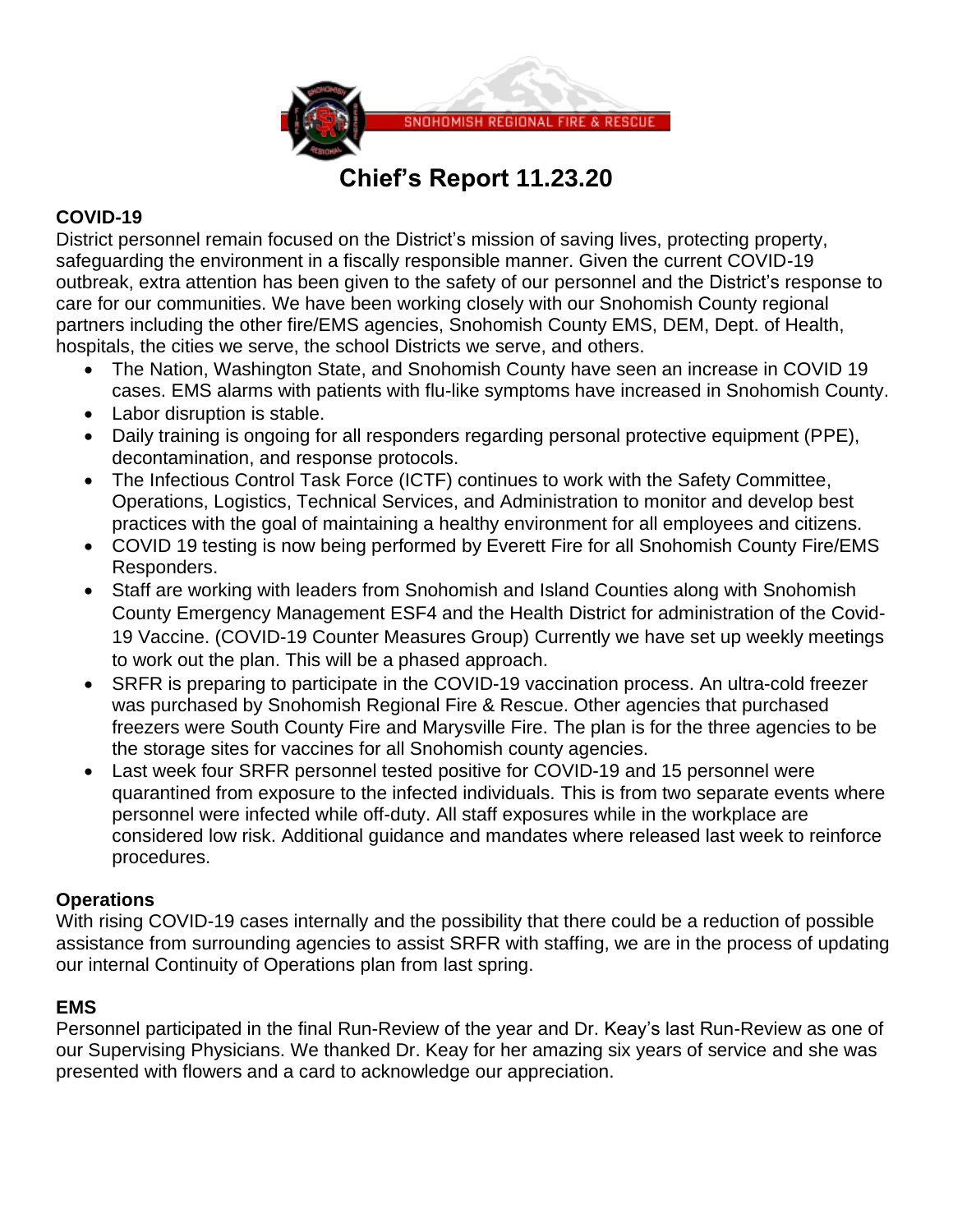# **Training**

- Five new probationary firefighters have completed Rescue Systems One last week. This week they will be involved in shift orientation and will begin their official assignment to shift on 12/1/20.
- With the goal of improving the probation program, the Training Division is interviewing all personnel who recently completed probation.

## **Health and Safety**

The SRFR annual flu shot clinic is complete. 101 personnel took advantage of this opportunity. The District has retained 59 flu vaccine doses for people who would like a shot. A Memo will soon be released with details regarding additional flu shots.

## **Annexation (City of Lake Stevens/Snohomish County)**

After extensive consideration and by mutual agreement, SRFR has officially withdrawn from the annexation process in South East Lake Stevens. Through the process, the City of Lake Stevens and the District discovered that our participation in the proposed annexation was not significant and neither improved nor hindered the annexation process. SRFR will continue to serve the South East Lake Stevens area as it does today with no change in service.

## **Advanced Life Support Interlocal Agreement (ALS ILA)**

Staff continues to update a draft of a standardized Advanced Life Support Interlocal Agreement. The agreement was reviewed by the Finance Committee on 10/29 and discussed in by the Finance Committee on 11.19.20. Staff are in the process of updating an implementation timeline.

### **Capital Facilities Comprehensive Study**

As a component of Task 1 "Inventory of Existing Stations" of the Capital Facilities Comprehensive Study, representatives from the District's architect, Rice, Fergus, Miller toured SRFR fire stations and facilities on 10/28 and 10/29. Pending the Board's approval, Task 2 "Identify Facility Needs" is slated to begin in early 2021.

## **City of Mill Creek Contract for Emergency Services**

Representatives from SRFR and the City of Mill Creek initiated contract discussions on Tuesday, October 20. A second meeting occurred on Tuesday, November 17.

#### **Teamster's Negotiations**

A "kick off" contract negotiations meeting with the Teamsters and management was held on 10/29.

## **Annexation of Unprotected Parcels in the District Service Area**

Staff continue to review unprotected parcels in the District service area in order to develop a plan for annexation which would legally join the parcels into the District.

#### **Managing Physician**

Staff are updating a contract for Dr. Talley to continue serving as the Distrct's Managing Physician.

#### **IAFF Contract Negotiations**

The District and IAFF Local 2781 continued discussions regarding a new collective bargaining agreement with a meeting on 10/27. The current agreement expired at the end of 2019.